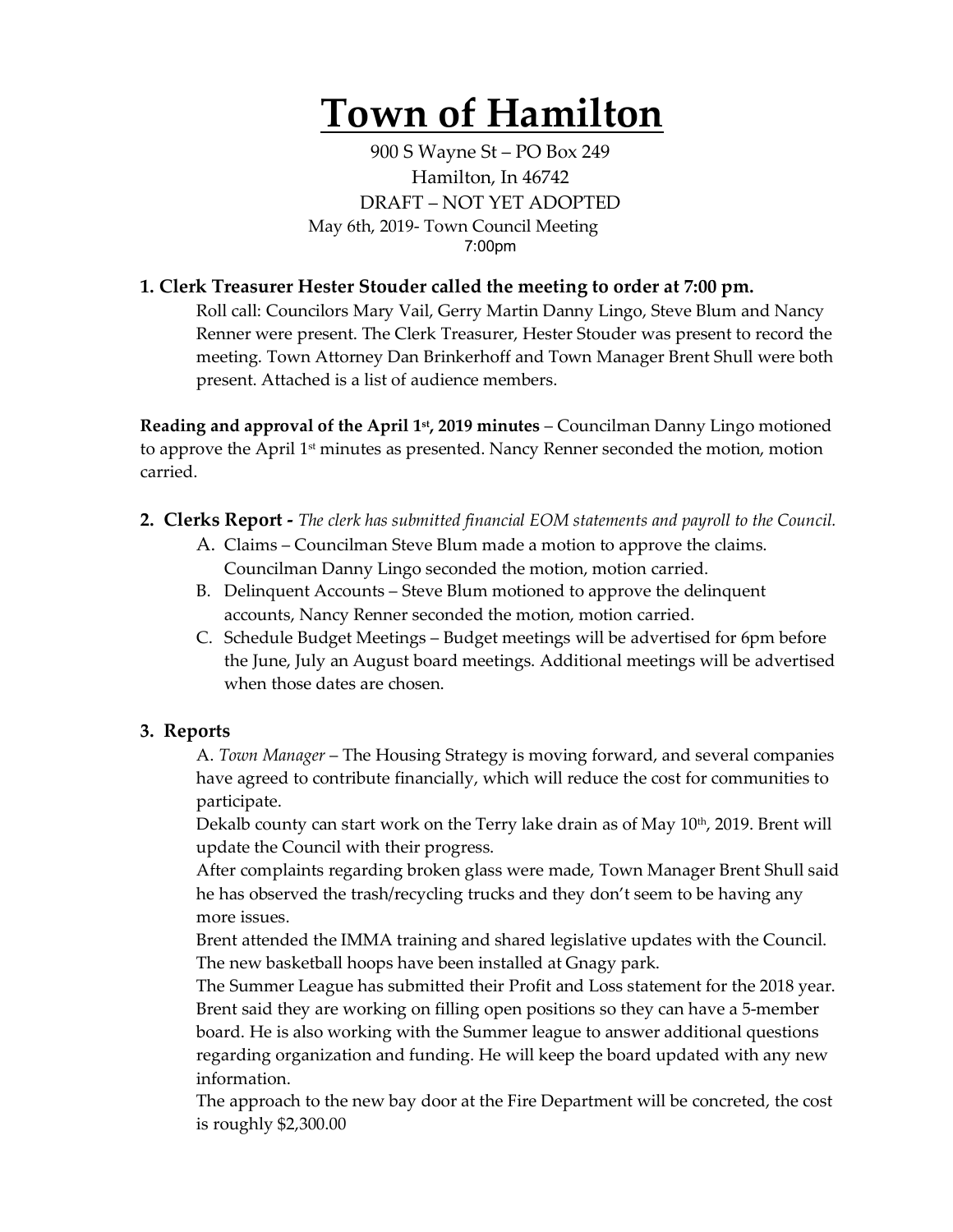Brent got prices to crack seal the Town Hall and Police Department parking lots. The Police department was close to \$2,500.00 and the Town hall was \$1,900.00; roughly \$4,400.00 for both.

Brent said funding was available to do both projects and would like to move forward with getting them scheduled. The Council had no objections. P*lease see attached report*

B*. Street Department* – The Street department built stands for the Frog Art and helped the Garden Club place their flowerpots.

The compost site is now open on Saturdays

The department is working with API as road construction is getting ready to start. *Please see attached report*

C**.** *Police Department –* Six applications were turned in for the Police Department position. Of the 6, only one passed the physical testing. The one who passed is a qualified applicant who already has the academy. Marshal Warner hopes to interview in the next week or two and then if the interview goes well, he will schedule the psychological testing. Mary and Steve will sit in on the interview when it is scheduled.

*Please see attached report.*

D**.** *Water Department* – The department is working regularly on changing out water meters.

Painting the water towers will be discussed under New Business. *Please see attached report.* 

#### **4. Old Business –**

A. No old business was brought before the board

#### **5. New Business –**

A. Painting of the 3 water towers – Water Superintendent, Justin Stouder presented pictures and prices for painting the 3 water towers. Painting the towers is already included in our agreement with Utility Supply Company, however changing the color and wording will cost an additional \$60,000.00 for all 3 towers. The Utility and Chamber discussed upgrading the color from light blue to a color like the "Hamilton" blue that is on the Welcome signs and around Town. The

Chamber would also like to see the wording changed to "Life's Better in Hamilton" instead of just "Hamilton".

The Chamber made sure the "life's better here" is not trademarked and open for use. Due to their request, the Chamber has volunteered to pay half of the cost associated with the wording change.

The Council looked over the proposed changes and liked the choices, agreeing a darker color would look nice and blend in with the nautical/lake theme of the Town. Councilwoman Nancy Renner questioned not getting additional quotes. Water Superintendent Justin Stouder said the utility is already under contract with Utility